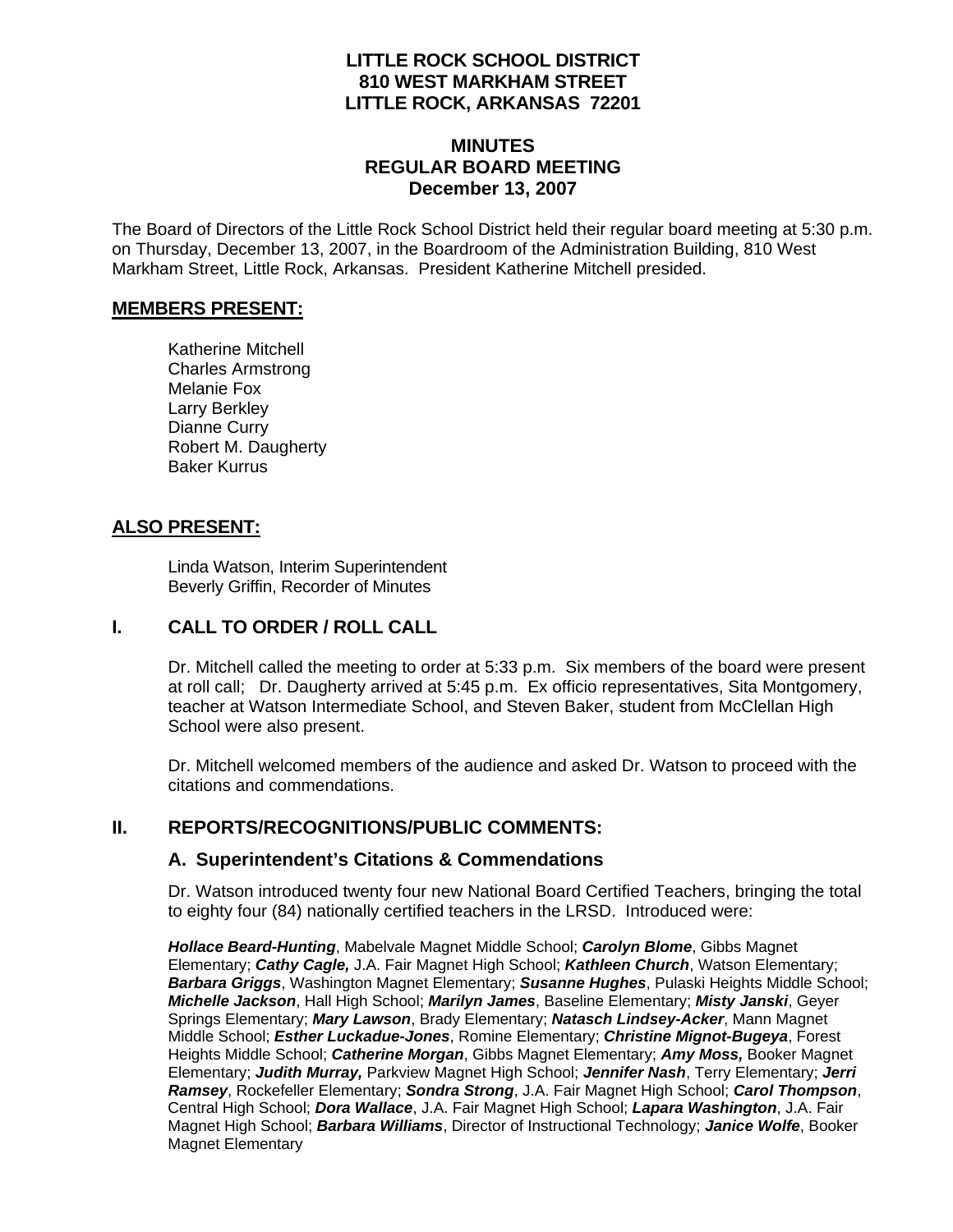*Annie Mukunyadzi* was introduced as one of two Central High School students selected to receive the Achievement Award in Writing from the National Council of Teachers of English. Dr. Watson reported that only eight students in Arkansas received this prestigious award, and that the district's other winner, *Brent Sodman*, was unable to attend the meeting but will be recognized at a future board meeting.

*Dr. Dexter Booth,* Assistant Principal at Parkview Magnet High School, was recognized for receiving the 2007-08 Administrator of the Year award from the Arkansas Association of Student Councils. He will be formally recognized by this organization at an awards banquet in the spring.

*Millie Farlow, Billie Wallace, Amber Sierra* and *Principal Dr. Linda Brown* were instrumental in writing the grant application that resulted in Parkview's selection as part of the National Math and Science Initiative through the Arkansas Advanced Initiative for Math & Science, Inc. Parkview's selection as one of ten schools in Arkansas to participate was announced at a press conference at the State Capitol on December 11. This program is designed to increase student participation in Pre-AP and AP classes and will provide extensive training for all Pre-AP and AP science, math and English teachers and incentives for students who score a 3 or above on AP Exams.

The ex officio representatives, *Steven L. Baker* and *Sita Montgomery*, were presented with certificates of appreciation for their service during the month of December.

### **B. Partners in Education – Debbie Milam**

*Debbie Milam* presented new partnerships for the board's review and approval:

**Central High School**, represented by *Nancy Rousseau* and *Sheila Wright,* partnering with the **Little Rock Zoo**, represented by *Pam Swift* and *Mike Blakley* and with **Ozark Waffles**, whose representative could not be present

**Terry Elementary School,** represented by *Sharon Anderson* and *Becky Ramsey*, partnering with *Allen Kerr*, *Marlisa Kerr* and *Lindsey Hart* 

**Williams Magnet School**, represented by *Mary Menking* and *Nancy Morton*, in partnership with C**asa Manana, La Palapa** and **Casa Manana Taqueria,** whose representatives could not be present

Mr. Armstrong moved to accept the new partnerships; Ms. Curry seconded the motion and it **carried unanimously**.

#### **C. Remarks from Citizens**

No one signed up to address the board.

### **D. Little Rock PTA Council**

Bernadette Turner addressed the board, reporting on the PTA Council Meeting at Terry Elementary School. She thanked Tiffany Hoffman for discussing the updated Accelerated Reader database. She reminded the board that the January Council meeting would be held at Dunbar Middle School on Tuesday, January 8, 2008. She encouraged parents of middle and high school students to visit and remain visible in their children's classrooms, noting that their presence in the schools reminds students that they are accountable for their success in school.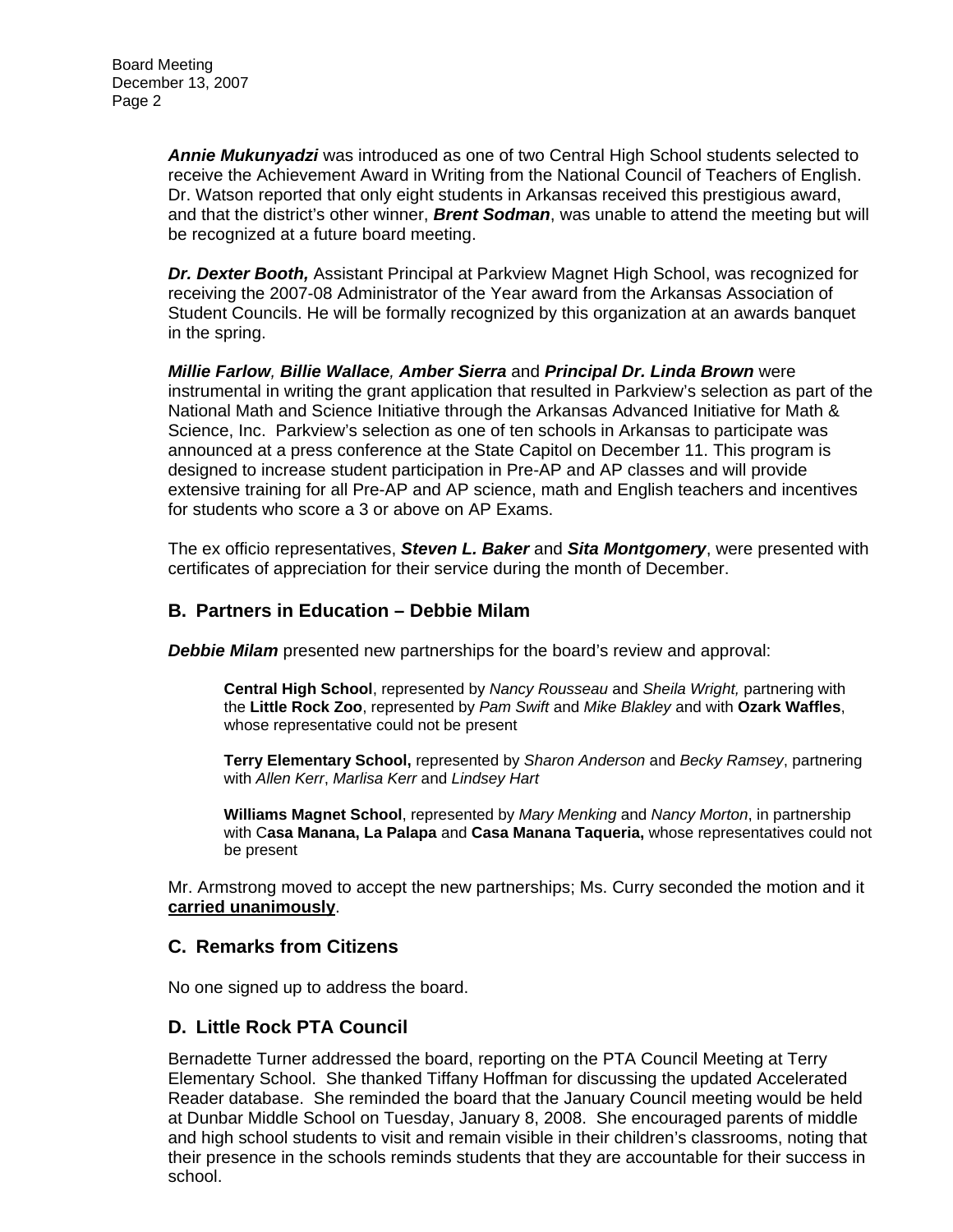Ms. Turner announced the date of the annual Founders Day luncheon - February 12, 2008 at Second Presbyterian Church, Pleasant Valley & Cantrell. Ms. Fox is chairman of the planning committee.

# **E. Little Rock Classroom Teachers Association**

Cathy Kohler addressed the board regarding the difficult and intense process involved in becoming a National Board Certified teacher. She thanked Katherine Wright Knight and Lou Ethel Nauden for their continuing support in working with the candidates who are involved.

In addition, Ms. Kohler discussed planning for the next community conversation, scheduled for Monday, January 28, 2008. Dinner will be served at 5:00 p.m. and the small group discussions and breakout sessions will begin at 6:00 p.m. The NEA is underwriting the cost of the guest speaker, and it will be held at St. Mark Baptist Church.

# **IV. REPORTS AND COMMUNICATIONS**

## **A. Remarks from Board Members**

Ms. Fox wished the audience a restful happy holiday, and Mr. Armstrong asked that we remember this as the season for giving and look for ways to help the less fortunate.

Mr. Kurrus stated that he had visited Central High School and he thanked Ms. Rousseau for her dedication to the operations at the school. He was impressed with the behavior of the students and with the cleanliness of the building and grounds. He commended the staff for taking pride in what they do. Mr. Kurrus also reported that he had attended the annual meeting of the Chamber of Commerce, stating that the LRSD will have to engage more of the citizens in our community in order to be successful. He pledged to work to broaden the range and scope of the district to encourage the community to stay engaged.

Ms. Curry reported that she had visited Henderson Middle School and was mentoring a student at Henderson. She issued a challenge to others to participate in programs that get them involved in the middle and high schools.

Dr. Mitchell reported that she had visited Fair Park for their holiday program and that she had attended the Arkansas School Board's Association fall conference. She thanked the city of Little Rock for sponsoring a reception for the district's national merit scholars.

# **B. Discussion: Superintendent's Position / Establish Timeline and Criteria**

Ms. Fox made a motion to have the board president appoint a two-person board committee which would produce and design an outline of options for carrying out a superintendent search. The committee would present these options at the retreat and would seek community input and ideas for the search. Mr. Berkley seconded the motion.

Dr. Daugherty and Mr. Armstrong asked for additional discussion instead of including this as an action item and requested a suspension of the rules to consider the item for action. Dr. Mitchell objected to considering the motion at this time and stated her preference to consider the issue as a full board at the upcoming retreat.

Ms. Fox withdrew her motion, but asked the board to collect information to be used to make decisions regarding a search firm or other details that would be needed to select the next superintendent.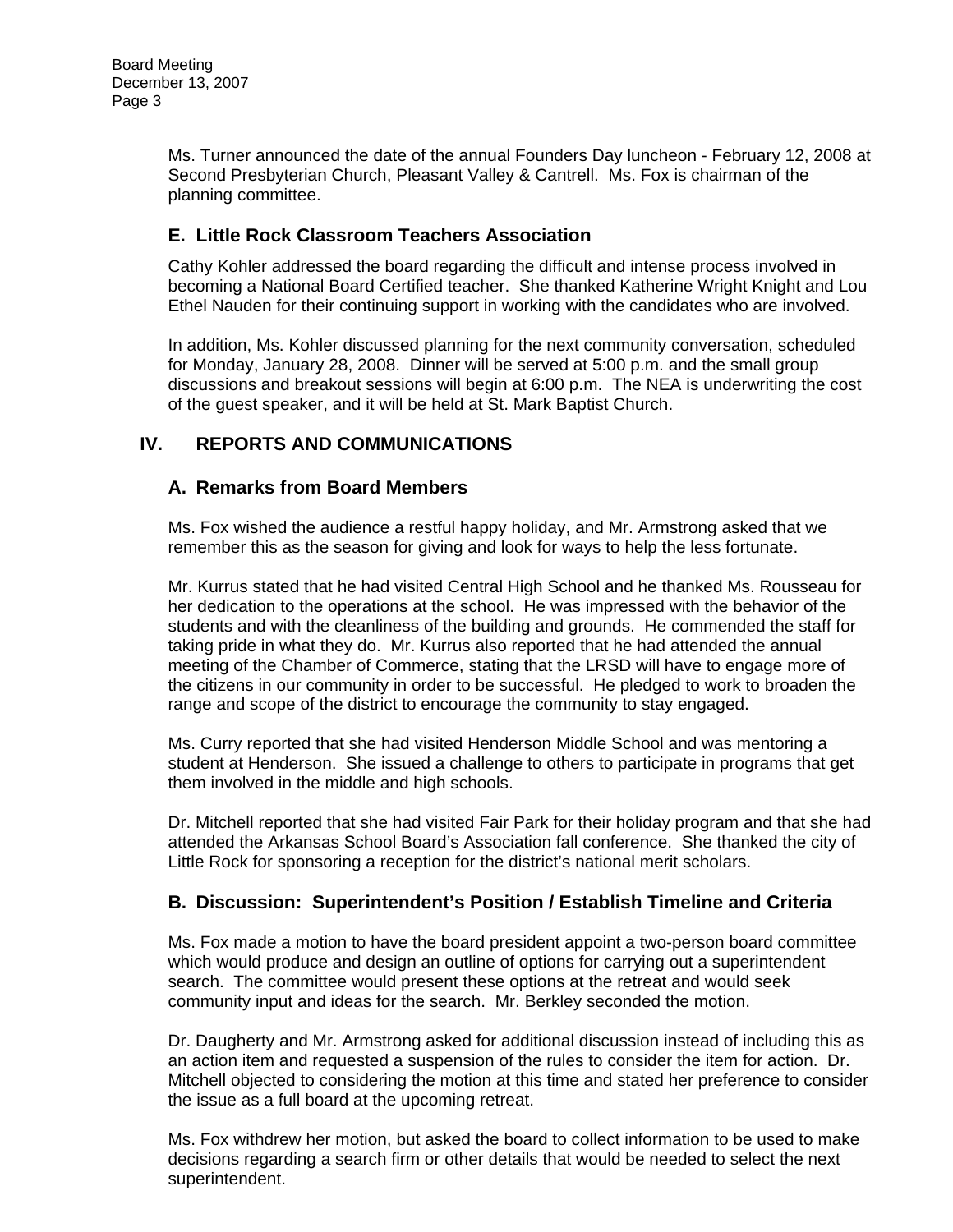Board Meeting December 13, 2007 Page 4

#### **C. Update: Legal Issues**

Khayyam Eddings and Chris Heller were present to provide an update on pending legal issues and to respond to questions from the board. Mr. Eddings reported that he had met with John Walker regarding pending employee lawsuits, including the negotiated settlements between the district and Jodie Carter and Jimmy Mosby.

Although the board had previously voted on these agreements, Carter and Mosby had rejected the board's offer. They were now willing to accept the agreement previously agreed to by the board. Mr. Eddings asked the board to reconsider their previous settlement offer and vote to affirm the payment of \$25,000 to Mr. Carter and \$17,500 to Mr. Mosby.

Mr. Berkley made a motion to suspend the rules to reconsider the previous settlement offer and to reorder the agenda to move item *VII. A. Approval of Negotiated Settlement*  to this point in the agenda. Mr. Armstrong seconded the motion and it **carried unanimously.**

On the Carter & Mosby settlements, Mr. Berkley moved to re-issue the settlement offers previously stipulated. Mr. Kurrus seconded the motion and it **carried unanimously.**

Action on item **VII. A. Approval of Negotiated Settlement** was taken at this point in the agenda, but will be reported in the order published in the agenda.

#### **D. Interventions for Elementary & Secondary Schools**

Information was provided in the board's agenda. Dr. Mitchell was present to respond to questions. Additional information will be provided at the board's retreat if there are additional questions or concerns.

#### **E. Proposed West Little Rock School Preliminary Planning**

Information was provided in the board's agenda and additional discussion will be presented at the upcoming retreat.

#### **F. Update: Safety & Security Report**

Mr. Bobby Jones provided copies of the summary reports as attachments to the agenda.

#### **G. Budget Update**

No report was presented.

#### **H. Student Assignment Report**

No report was attached to the agenda.

#### **I. Internal Auditors Report**

Mr. Becker's report was attached to the agenda.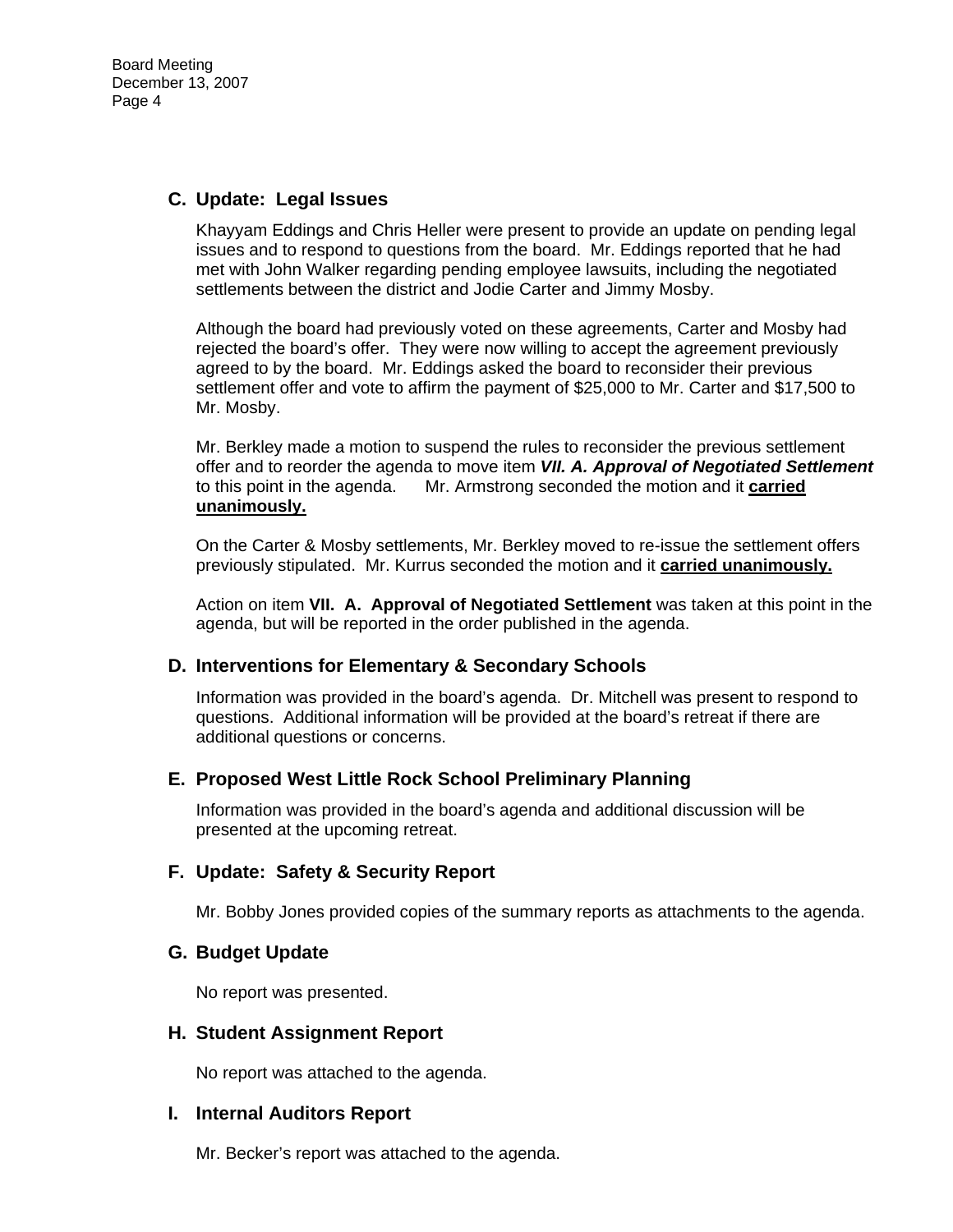### **IV. APPROVAL OF ROUTINE MATTERS**

### **A. Minutes**

Minutes from the board meeting held on November 15, 2007, were presented for review and approval. Ms. Fox made a motion to approve the minutes as written, Ms. Curry seconded the motion and it **carried unanimously**.

### **V. BOARD POLICY & REGULATIONS REVIEW**

#### **A. First Reading: Policy BDGA – Legal Settlements**

At the board's request, settlement guidelines were developed and have been reviewed over several months. Once the guidelines were presented for approval the board asked that they be used to develop an official board policy. BDGA incorporates the language included in the less formal guidelines and was presented for review and first reading approval.

Mr. Armstrong moved to accept the recommended policy on first reading; Dr. Daugherty seconded the motion.

Mr. Berkley made a motion to amend the motion to include wording within the policy that would require notification of the board, in writing, of the recommendations of the attorneys. Once the policy is established, the board would be notified, in writing, of any settlements authorized by the superintendent prior to executing the settlement agreement. Ms. Curry seconded the amendment. The motion on the amendment **carried 5-0-2,** with Dr. Mitchell and Mr. Armstrong abstaining.

On the motion as amended the vote was **5-1-1**, with Dr. Mitchell abstaining and Mr. Kurrus voting no.

### **VI. ADMINISTRATION**

### **A. Approval of Negotiated Settlements**

The district's attorneys presented a draft settlement agreement for former employee, Laura Gately. Under the terms of the agreement, the trial would be delayed for a one year period. During that year, Ms. Gately would seek another position outside of the LRSD, and if she is successful in finding employment elsewhere, she will dismiss her suit against the LRSD. Mr. Armstrong moved to accept the agreement with Ms. Gately; Ms Curry seconded the motion and it **carried 6-0-1**, with Ms. Fox abstaining.

Attorney Clay Fendley reviewed the settlement agreement in the case of Jalisha Vandiver against the LRSD and the former principal at Hall High School. Ms. Vandiver was recommended for termination, was arrested for terroristic threatening, and ultimately resigned from the district. The agreement negotiated with Ms. Vandiver would pay a full and final settlement in the amount of \$12,500, subject to approval by the trustee in Ms. Vandiver's bankruptcy petition. Although Mr. Fendley expressed confidence that the district would prevail at trial, the cost of going to trial would be more than the recommended \$12,500.

Dr. Daugherty moved to accept the recommended settlement; Ms. Curry seconded the motion, and it **carried 6-0-1**, with Dr. Mitchell abstaining.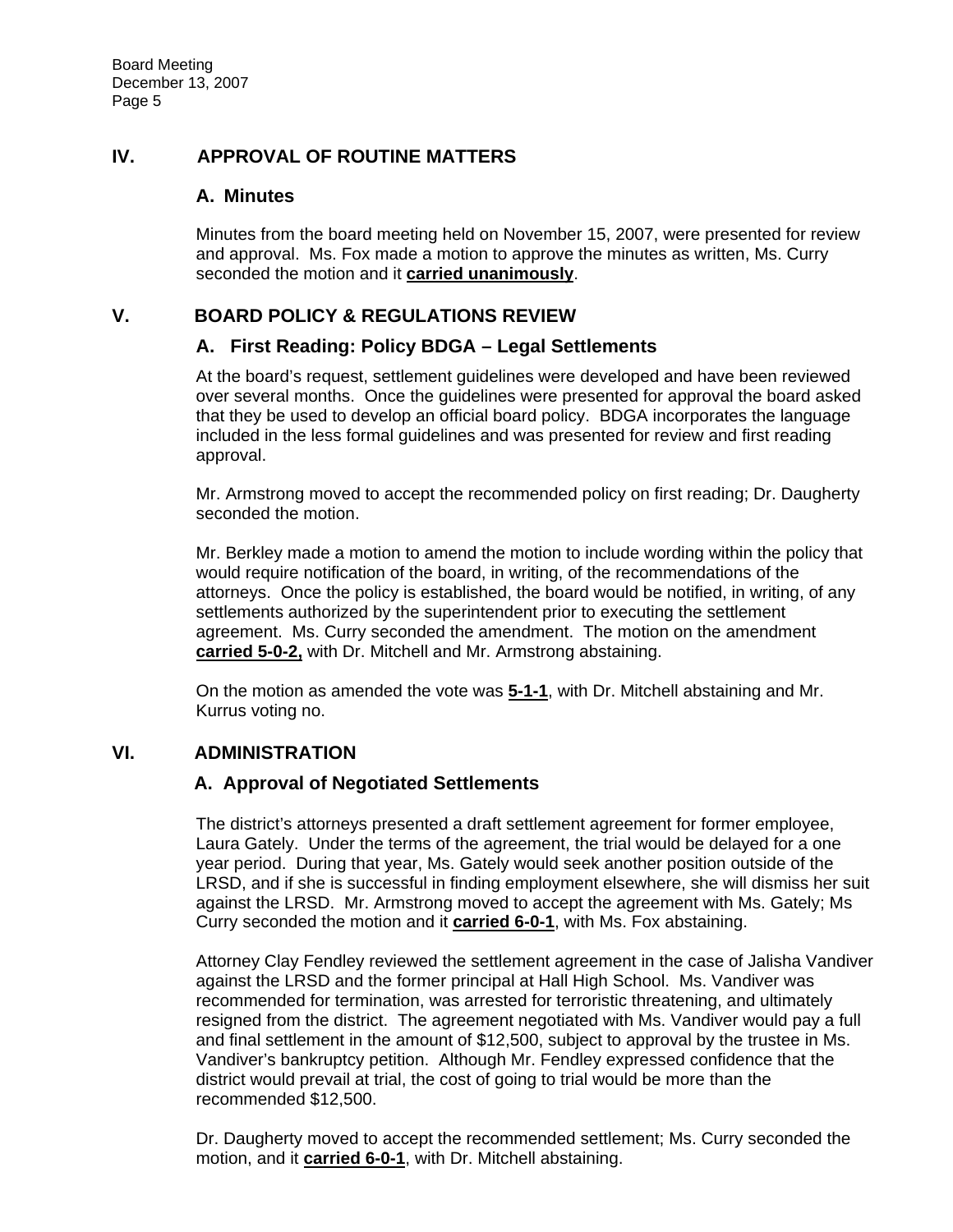# **VII. EDUCATIONAL SERVICES**

### **A. Approval of New Courses**

The administration requested approval of changes to the current course offerings including the addition of three new courses: Voices of Civil Rights: Oral History Research and Public History Projects for High School Students; Latin American Economics; and Asian Studies.

In addition, recommendations were presented to change the number of credits to be earned, the grade level, or changes to the names of courses. These recommendations don't significantly impact the curriculum or the course. Dennis Glasgow was present to respond to questions. Dr. Daugherty moved to approve the recommendations; Ms. Curry seconded the motion and it **carried unanimously**.

## **B. Elementary Social Studies Textbook Adoption**

The district's social studies textbook committee presented a recommendation for  $K - 5$  social studies textbook adoptions. Copies of these books were available for review by the board, and the administration recommended approval. Mr. Armstrong made a motion to approve the recommendation; Ms. Curry seconded the motion and it **carried unanimously.**

### **C. Extended Year Schools**

The Planning, Research and Evaluation Department presented information regarding Mabelvale, Stephens, and Woodruff Elementary Schools. These schools operated on a year-round calendar for the past several years, and after analysis of the data and after considering input from parents, faculty, and the campus leadership teams, the administration recommended a return to the standard calendar for the 2008-2009 school year. Mr. Armstrong moved to approve the recommendation; Ms. Curry seconded the motion and it **carried unanimously.**

### **VIII. HUMAN RESOURCES**

### **A. Extension of CTA Reporting Requirement**

The Classroom Teachers Association requested an extension to provide the membership report, which is due annually on or before December  $1<sup>st</sup>$ . The AEA building sustained water damage and they have been unable to prepare and present their annual membership report in a timely manner. Ms. Curry moved to approve the requested extension; Mr. Armstrong seconded the motion and it **carried unanimously**.

### **B. Personnel Changes**

Routine personnel matters were printed in the board's agenda. Mr. Armstrong made a motion to accept the personnel changes presented. Dr. Daugherty seconded the motion and it **carried unanimously**.